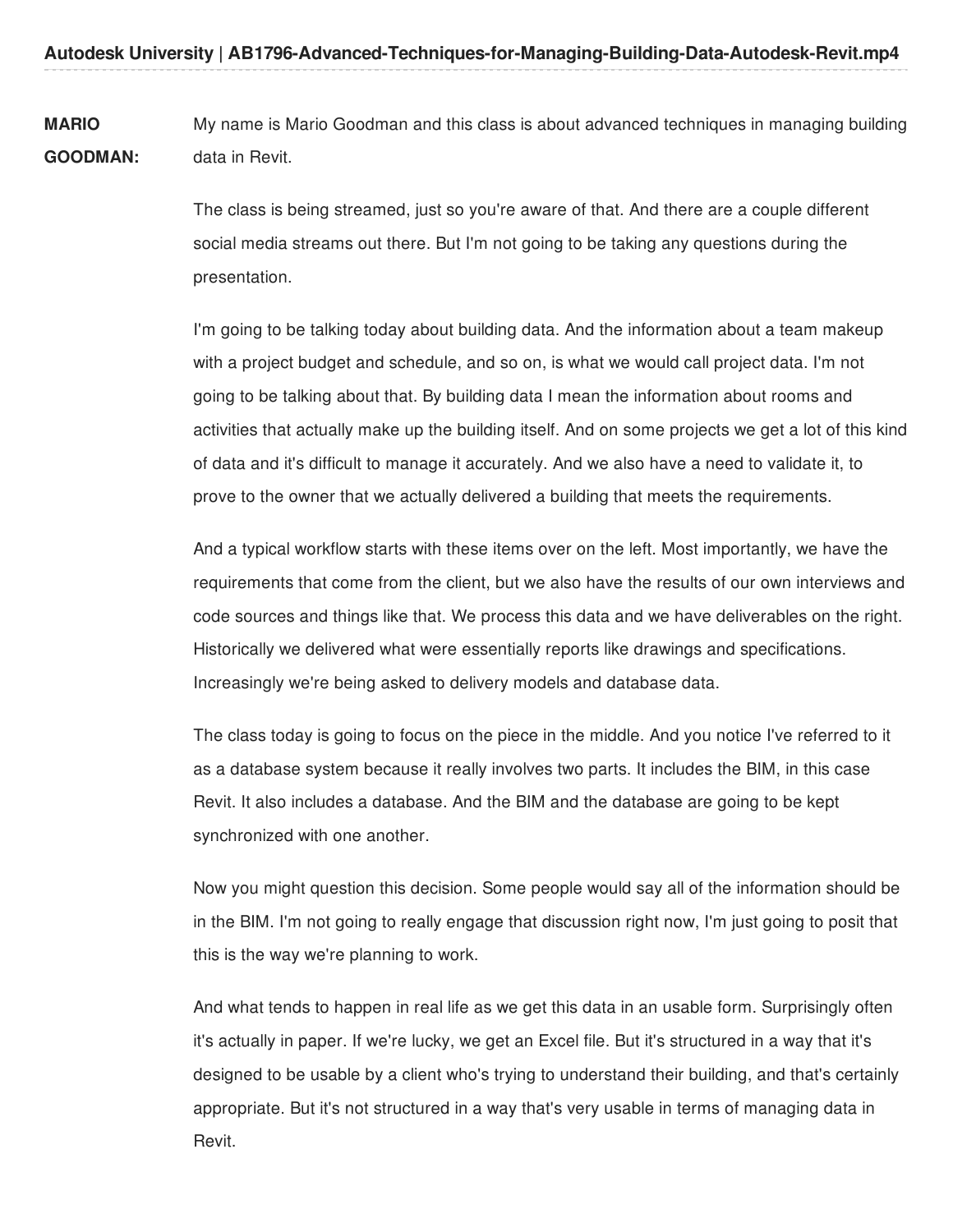So what we're going to need to do is take that data and put it into a database in a much more structured form. Then we can work between the database and Revit. And finally we can produce reports out of the database that report on the actual characteristics of the building in contrast with the program data.

Now this is a fairly common problem. It's fairly well understood in some sense. And people typically at this point purchase software in order to do this. And I'm going to talk in a few minutes about some of the software options, and there's some very good ones.

But I often also see these projects get into trouble at this point. Something isn't working and the teams respond by saying, well, we need more training in the software. But the idea that I'm going to suggest today is that it's not really a software problem so much, it's really more of a data problem.

And the reason that people get into trouble if that they don't really understand their data. So what we really want to do is think about our data and how it's structured, and define objectives for how we want to use it, and then we can implement software to meet those objectives.

I'm going to start by talking about some general principles of objects in databases. When we talk about a model in the sense of building information model, what we're really talking about is an object model. And this draws on some theory of object oriented programming, which comes out of computer science starting in the 1960s. On the one hand we intuitively understand what objects are. They're just things like walls and doors and stuff, and we don't really need to be precise about them. But I'm going to ask you to think about this a little in more computer science terms.

In particular objects have two characteristics, they have methods and they have properties. And methods are things that they do. So a door knows how to insert itself into a wall, that's a method. We're actually not going to be talking about methods very much, we're going to be talking a lot about properties because that's where objects store their data.

Now when computer programmers start out to create a program like Revit, they don't just start making any old objects they feel like. They actually want to structure them in a way that's as simple and concise as possible. So they start out at the top of this diagram with a sort of great grandfather object, and they derive objects from that. And they go through a series of generations where they derive a child from a parent object, and then they derive a child from that object. And we go through a process of inheritance.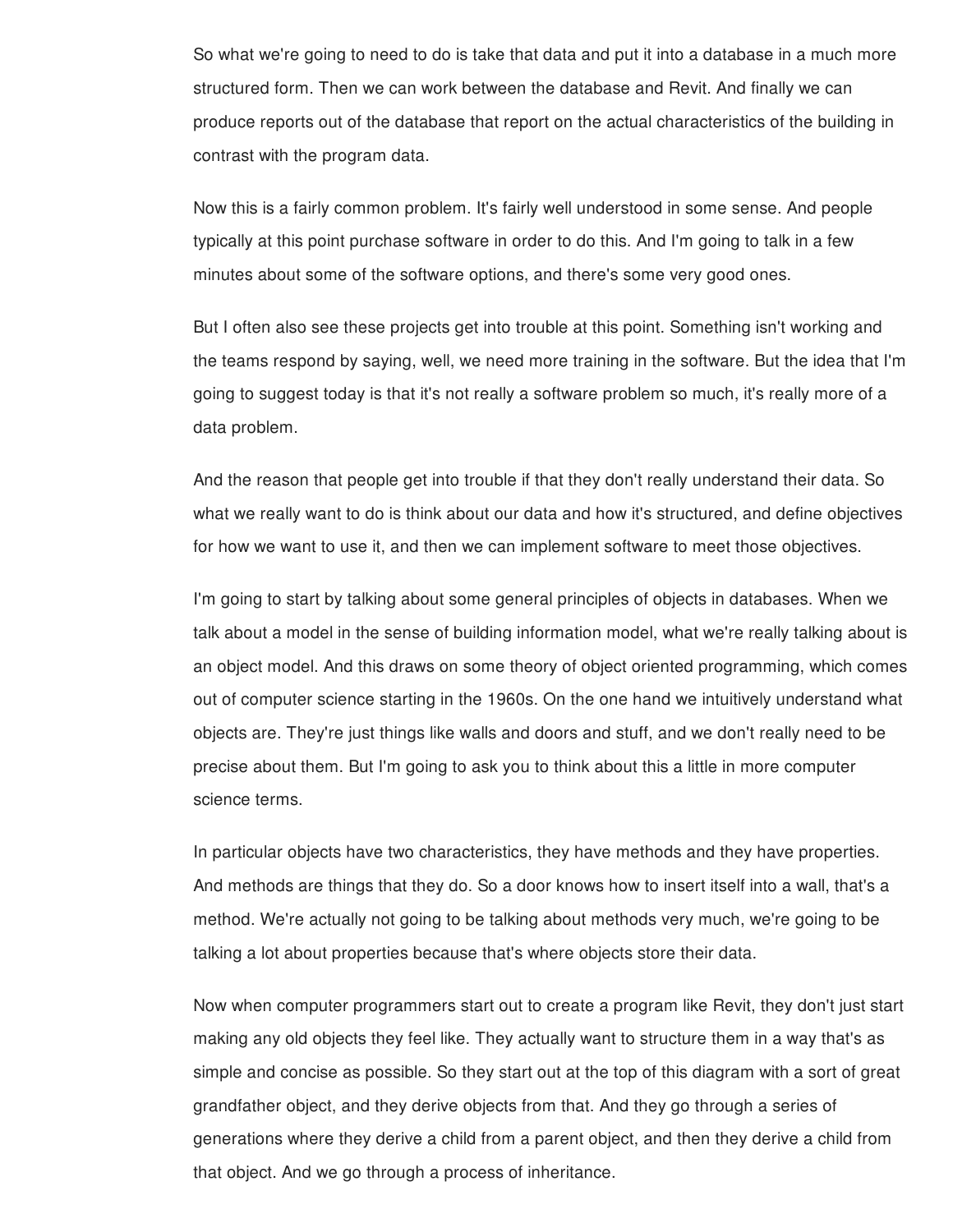And the thing about inheritance is that at each generation in the tree, the objects inherit all of the properties from their parent and then they add additional properties. So when we're talking about data and the properties of objects, very high up in this tree Revit objects pick up something called an element ID. So you can count on every object in Revit having an element ID.

As we start getting down into more specifics like family templates, they start to pick up characteristics like their hosting behavior or something like that. And then when we get down into the families themselves, they pick up very basic values like their omni class value.

And if we keep working our way down this tree we keep accumulating more and more kinds of data. We're going to particularly look at the last three levels of the tree here where we have families, for example, tables. We have family types which might have a parameter to indicate different sizes of the table. And then we have family instances where the objects are specific placements of one instance at a time in the modeling environment and we might, for example, apply the material at the instance level.

Now when we think of properties in Revit, we tend to think mostly in terms of parameters. The term property is actually a little bit more general than parameter, but for our purposes we can consider the terms to be pretty much equivalent. So I want to talk about parameters a little bit.

And there's a couple things that we're not going to worry about. One of them is the distinction between shared parameters and not shared parameters. And the other one is project parameters and family parameters. Those are important topics if you want to get into it about families, they just don't really affect the data very much in terms of the way we're going to be talking about data.

There is one thing I do want to talk about, though, and that is that term family parameter because it causes some trouble. So just told the thought family parameter for a second. And I want to talk about how parameters are aligned with their position in the inheritance tree of the objects.

So if we look at the family, the table family, and then a child object of that are the family types, and then the child of that are the actual family instances, it makes pretty good sense to talk about type parameters and instance parameters for the bottom two levels. But if we try to talk about family parameters for the family level, we get into confusion with that previous use of the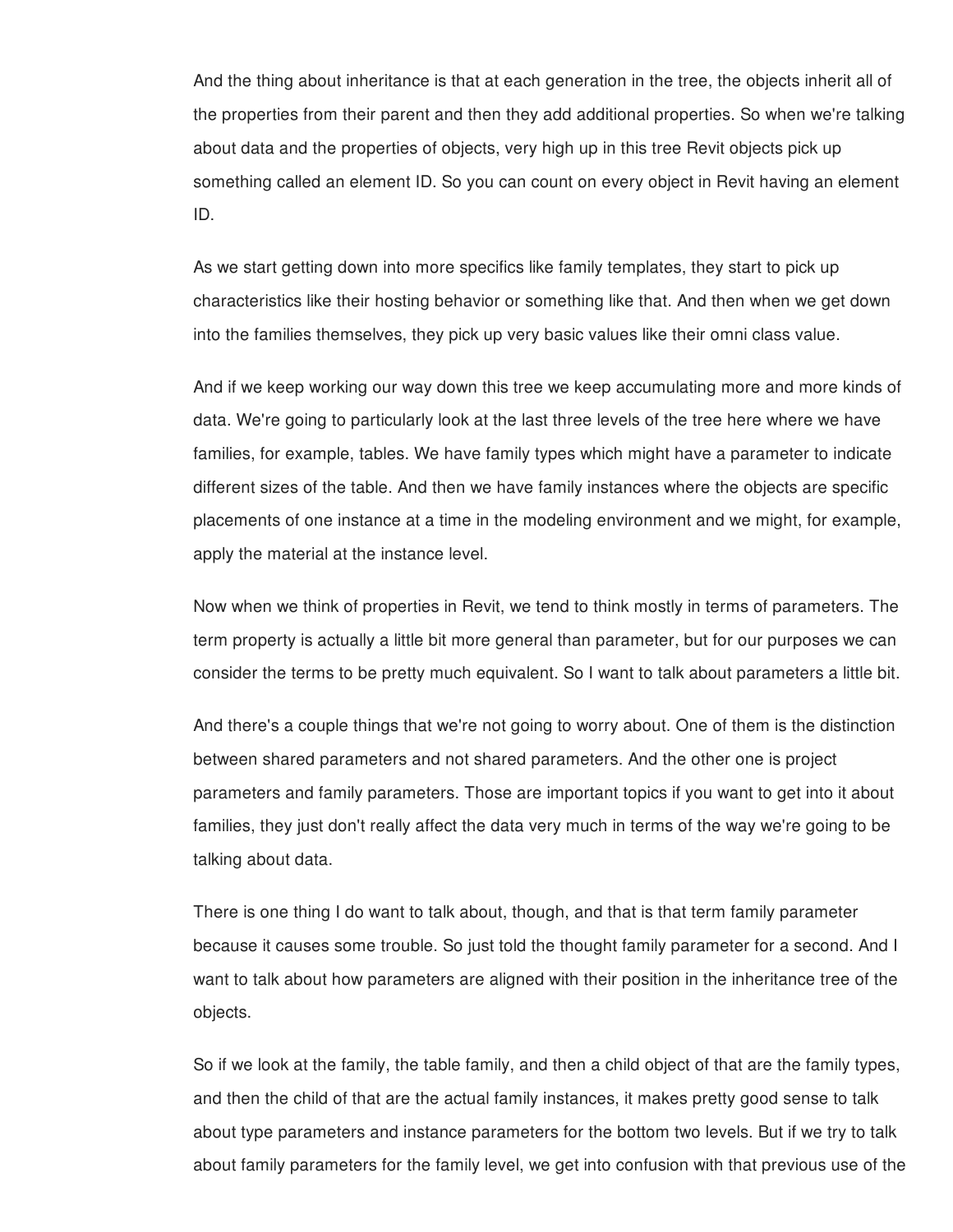word family parameter.

And it's especially confusing because if you go over into the family editors I've brought up on the screen here, and you go down into the dialogue box there, it actually says family parameters down there. And I think this dialog box was probably written by some computer programmer, he used the right term, but it's really misleading.

So it's typical in the community to talk about these family levels parameters as built-in parameters or something like that. And there aren't a whole lot of them and we don't actually have much control over them. Sort of the main I think you will end up paying attention to is the omni class value. But we really can't add these parameters. Most of our attention is going to be devoted to the types level and the instance level.

Now when you get to the types level it makes perfect sense to go into the family editor and work on the types. Because that's what the family editor really deals with is family types. And so we can create parameters there and set their values and things like that. It gets a little bit confusing because you can be in the modeling environment and edit the type values. And obviously Revit provides this to you as a convenience and there's nothing wrong with that. But when you're trying to understand your data and understand the structure of your data, that can be a little bit misleading.

So remember that the modeling environment is really dealing with the instances and if you're editing types from the modeling environment, you're going into sort of a temporary family editor while you're doing it. And in a similar way, when we're working at the instance level, we're working in the modeling environment. And again it makes perfect sense on the right of the screen here to edit the parameters, though it's kind of interesting that they're called properties in that dialogue box, but in any case it makes logical sense to edit them there.

What's a little strange is that you can go into the family editor and edit instance values. And if you think about it, well what does it mean to edit an instance value at the type level in the family editor? Well it turns out what you're really doing is editing a default value for the instance value.

So again it's sort of a nice thing that you can do in Revit, a little confusing in terms of understanding the data structure. When you begin to use parameters, you often have to face a choice as to how you have some piece of data that you're going to manage and you're wondering how should you implement it in families.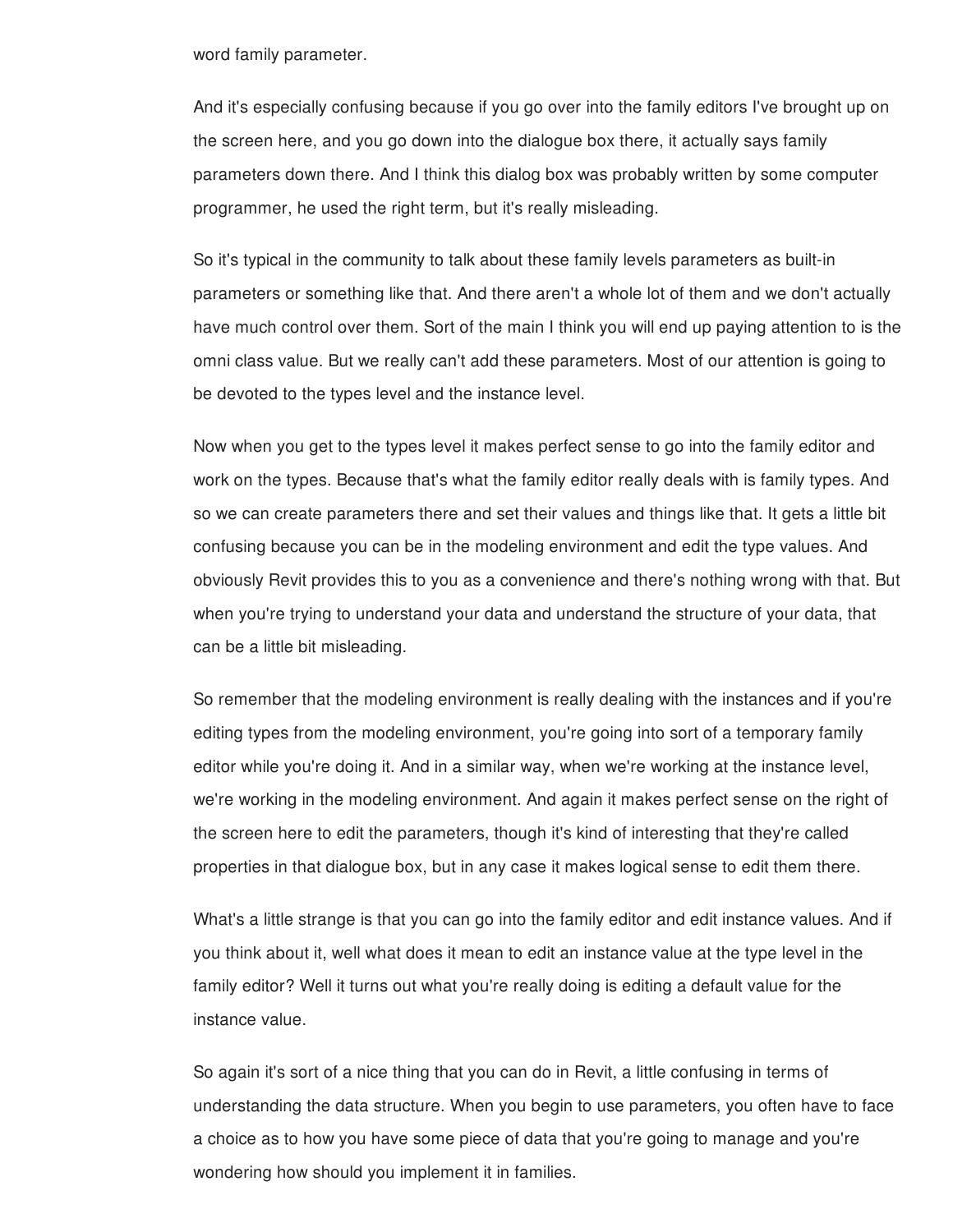So for example if we have a door and we want to show whether it's red or blue, we could take the option which is the upper line here, where we create an instance parameter called door color and we set its value to red or blue. And then we can use that value in a schedule.

Alternatively, we could create two door types, where a type a is inherently red and a type b is inherently blue. And then by specifying the type of the door we're implicitly specifying the color. There's a third option where we use an instance parameter, but rather than setting the instance parameter directly we use a schedule key to control the instance parameter. So we set something about the door, some kind of style setting or something. It implicitly sets the instance value to the color and we get the same result.

Now the reason I'm mentioning all this is that I think people tend to get a little distracted by the kind of moral argument about which is the right one or not. All three routes are valid. You would tend to use types for things that are sort of fixed and widely used. You might use instances for things that are more variable. You would use schedule keys for things where you want to kind of manage the data a little bit more directly. But they're all valid approaches.

But the point that I really want to make is that they have the same information in them. So when we're talking about the information content of the model, it's exactly the same. So when we get down to that schedule on the lower right there we're going to get exactly the same result.

I want to switch gears here and talk a little bit about relational databases. I happen to be a big fan of databases, so I'm going to preach a little bit here. It's sort of amazing to me how little knowledge there is out in my community of the AEC world about databases. Probably most of you have Access installed on your computer and never use it and your office spends a tremendous amount of money training you in Revit. You ought to change that. You ought to learn to use databases, they're really wonderful things. And part of the reason I'm such a huge fan of them is that they're really powerful, but at the same time they're really, really simple.

So I'm going to give you the world's shortest class in databases here. All they really have are tables and relationships. Now a table is exactly what you would think it is, it's a grid with rows and columns. Now if you're old, like me, you sort of remember file cabinets with pieces of paper in them. And you tended to talk about records and fields on pieces of paper, and that terminology has come through. Computer scientists like to talk about rows and columns, but columns and fields are entirely equivalent in rows and records are entirely equivalent.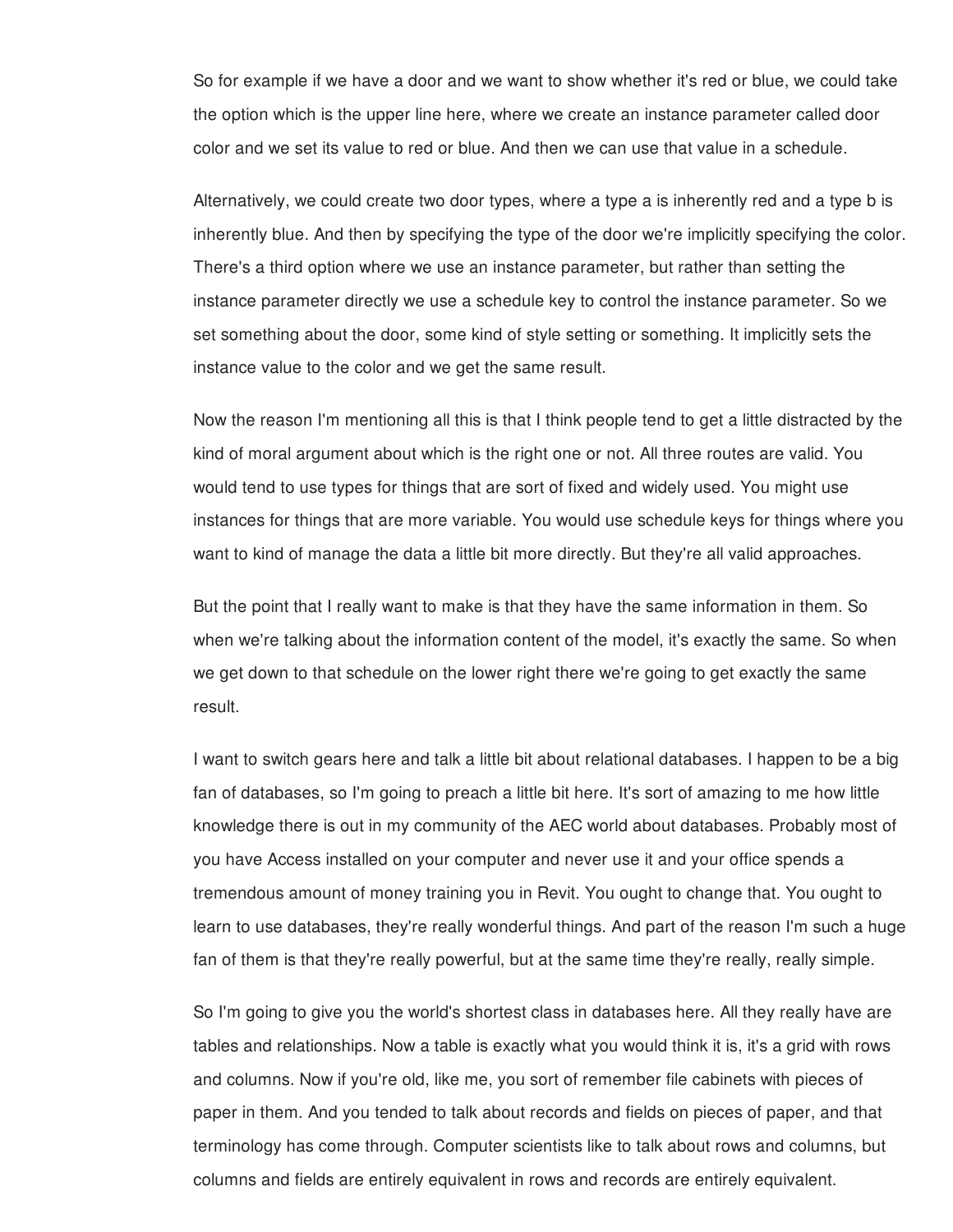Now a table in a database needs to have a primary key. And basically this is one column that we identify as the key column. And it's a primary key because it has two characteristics. One is that it has to be there, it can't be blank. And the other thing is that it has to be unique. So in this rooms table, if we're using a room ID to identify the room, we can't have two rooms with the same ID. Again you don't have to be a computer scientist to know this stuff, you just have to think logically and clearly that has to be the case.

columns and fields are entirely equivalent in rows and records are entirely equivalent.

Now when we start talking about the relationships between tables, we start talking about foreign keys. This is a term that sometimes gets people a little bit, but think carefully about the way I'm going to define it. A foreign key field in the table is a field that points to the primary key of another table. So in my room's tables here I have a column called floor which can have any number of values in it, but the values point to a separate table, a floors table. And remember that it points to the primary key of the other table. So the values that we're using are the primary key values in the foreign table.

And this means that what we're in effect establishing is what's called a one to many relationship. And the reason we use that term is if you look at the floors table, since you're talking about the primary key, we can only use values there one time. When we're talking about the rooms table we can use a value like floor one as many times as we want. So on the one side we have the little one, and on the many side we have that little infinity sign.

Now the databases enforce something called referential integrity, which is a sort of fancy term for something that basically means you can't cheat. And when you create, or when you use a value in a table, like for example, if I try to put this value, floor four, into this rooms table here, it won't allow me to do that because there's no corresponding value over in the floors table.

And this is something that is sort of a pain in the neck if you're used to using Excel and you start working the databases, you kind of think, well, why is bugging me about these things but that's actually the real strength of databases is that they enforce these kinds of relationships so that you can rely on them later when you're working with the data.

Now when you work with data, you're going to want to start doing something called normalizing it. And the typical example of this is when you start making up a project list. You start listing the people, and their office, and then you put down the address of their office, and then you list the next person and they happen to be in the same office so you write the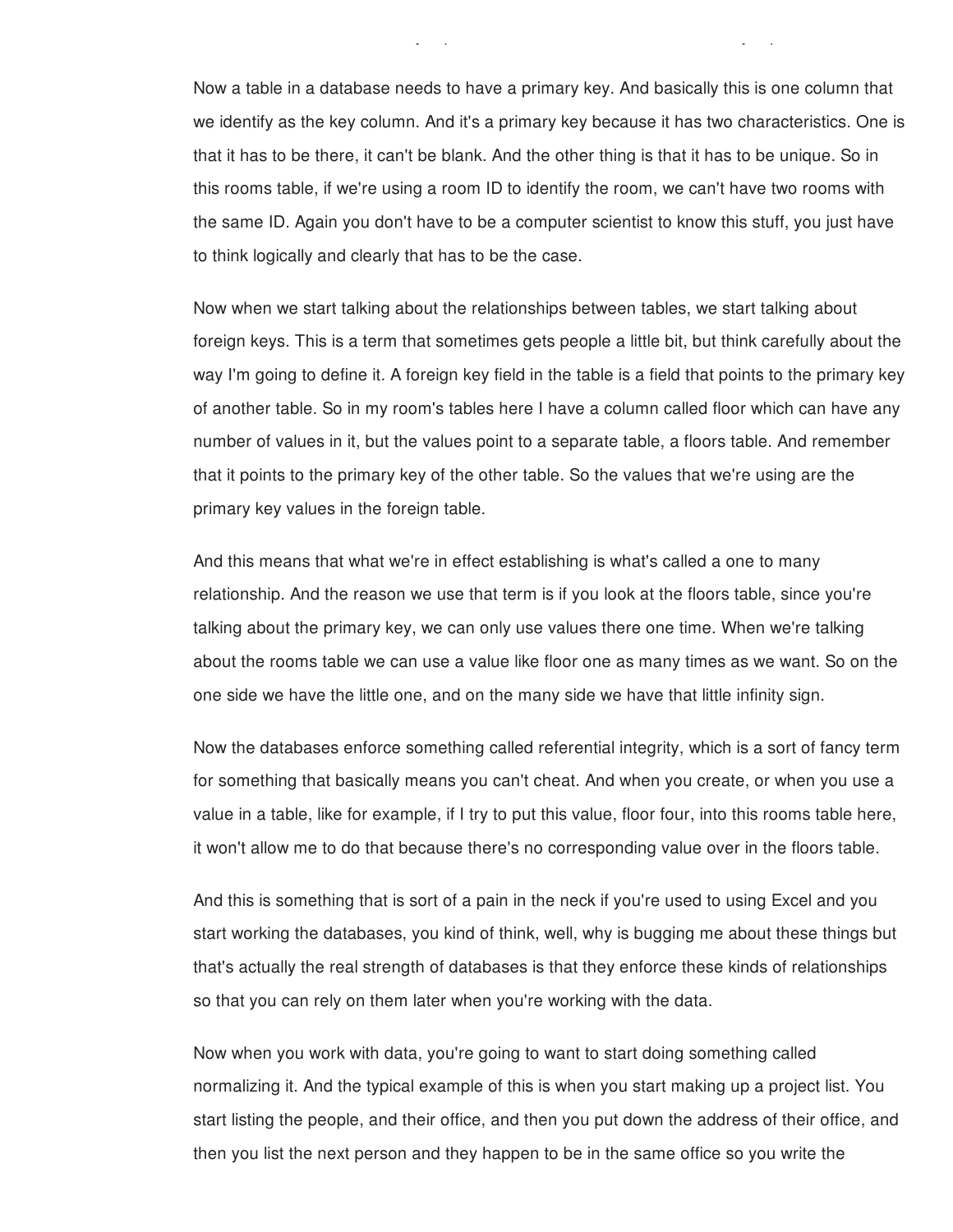address over again.

And you start saying to yourself, well I'm writing redundant data here. I'm writing the address over and over again. And this is problematic for a couple reasons. One is it's a lot of extra work. But also if those two addresses are different then you don't really know which one is the right one. So the obvious thing to do is to split it out into two tables, and this is a nice example of a related table with a one to many relationship. So the office is the one side, and the many is the team list on the other. So that you only have to edit that address one time.

Now generally speaking, you're going to want to normalize your data. And not only does it sort of make it behave a lot better, but it really helps you to understand your data when you start getting into complicated things like equipment requirements or something. If you understand the logic of why a particular room has a particular requirement because the data's been normalized, then you're much further down the road in terms of understanding what you need to do than if you were working with that unnormalized data.

But it might surprise you to hear that I'm going to also tell you that you can do the opposite, which is called flattening data. And basically this means where you take perfectly well normalized data, and unnormalize it by pushing it all back into one table. And there's some good reasons for doing this particularly when you're working with Revit, because Revit is kind of inherently flat. It is sort of difficult to get at data that hasn't been flattened.

But you really need to be careful about one thing, and this is probably one of the main problems that I see when I work with clients who are having trouble with their data. And that is that they've gotten data from their clients, the building owners, who probably had perfectly good, normalized data to begin with but somewhere in the process of delivering it to the architect it all got flattened out. And the problem is, once it's all flattened out, you don't understand the underlying logic.

So if you have a bunch of requirements for equipment in a room, for example, and you have a long list of rooms, the flattened data doesn't give you any indication of what are the different room types so that you can think of them in groups, rather than having to think of them all individually. So the moral of that is if you're getting flattened data, try to figure out some way to go and get the source data or do some other process to renormalize it. I accidentally went too far there.

We've talked now about objects in an object model, and we've talked about data in a relational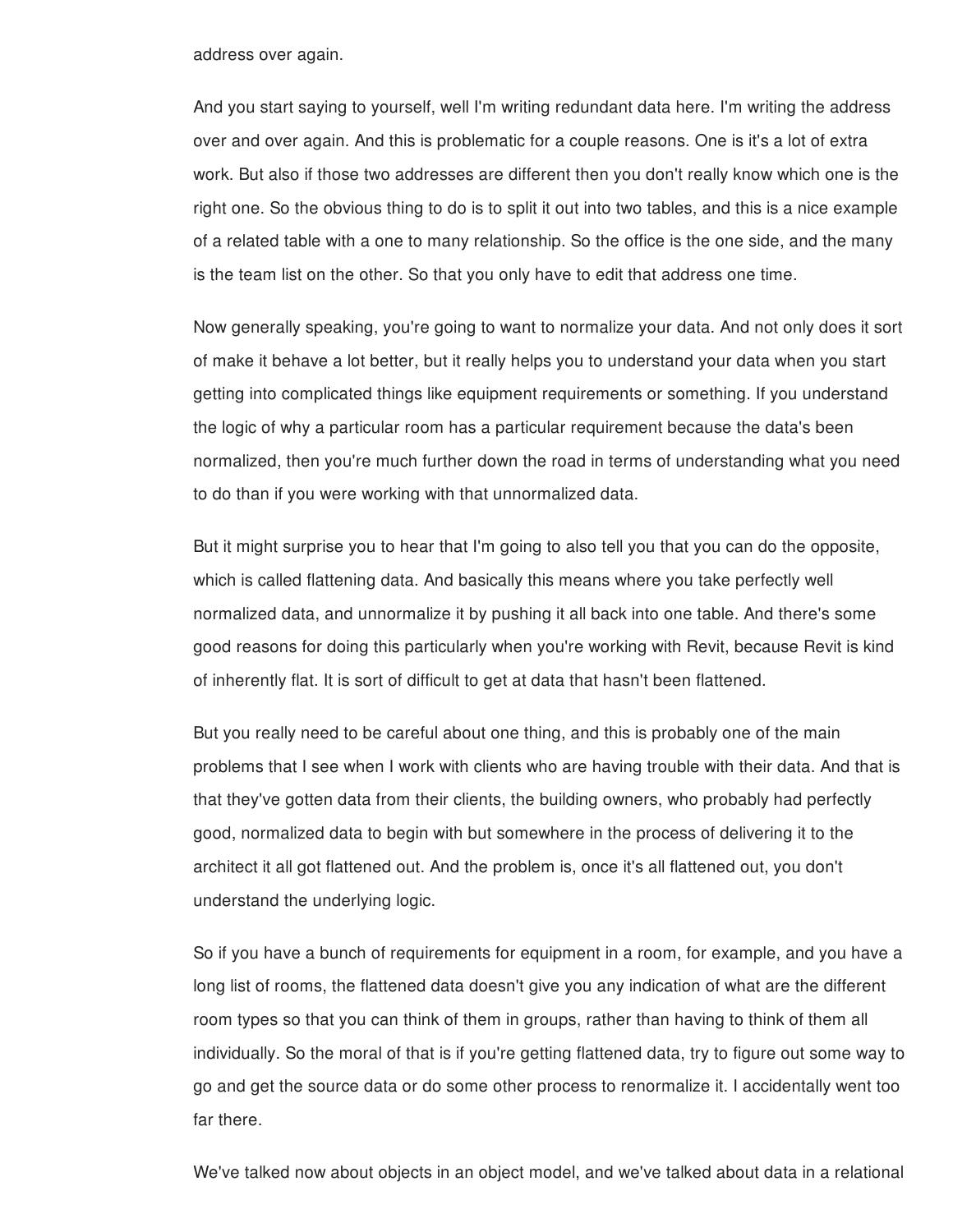database. And as I said in the beginning, I'm assuming that we're working in an environment where we're keeping the database and the BIM model synchronized with one another. So I want to talk a little bit about what it means to link Revit to a database.

There are different ways that you can approach this. I like to think of it as the categories in Revit correspond to tables in the database. So in that left hand diagram there, if we have area objects in our model then we have an area table in the database. And likewise room objects go to a room table. And so when we talk about a link, it's a correspondence between that group of objects and that table.

Now in that left hand diagram, we're really talking about instances of the objects, instances of areas and rooms and so on. We can also talk about types of areas in rooms. And likewise we can have type tables in the database. The diagram on the right which looks at types, introduces some complexity though. And the problem with the diagram on the right is that if you start with a piece of furniture and you go clockwise around the diagram to find out something about its type, you might get one answer. And if you went counterclockwise around the diagram to find out something you might get a different answer. And in data we don't like it when you can do different things and get different answers.

So what I want to say here is something that I'm going to sort of say carefully so I don't have to repeat it too often, and that is that there are a lot of potential logical problems when you work with data. This doesn't mean that you shouldn't try to do things. There are good reasons for doing all of these things. The issue is that you have to own the problem.

In other words, it's up to you or some software that you're using to have some sort of a procedure or something like that that understands what the potential pitfalls are and prevents them. Anyway, so I'm just going to make that warning once and then we'll sort of note it a couple of other times.

So when we start looking at the actual link between Revit and the database, we start looking down at the parameter level and the field level in the database. And what I'm going to suggest here is that we're going to have a correspondence between parameters in the Revit family objects, and fields in the database. And in particular, we're going to pick one of the parameters in Revit and call it the key parameter. And it's going to correspond to that key field and we had when I was talking about databases.

And it has all of those same issues they key fields have. It has to be present, and it has to be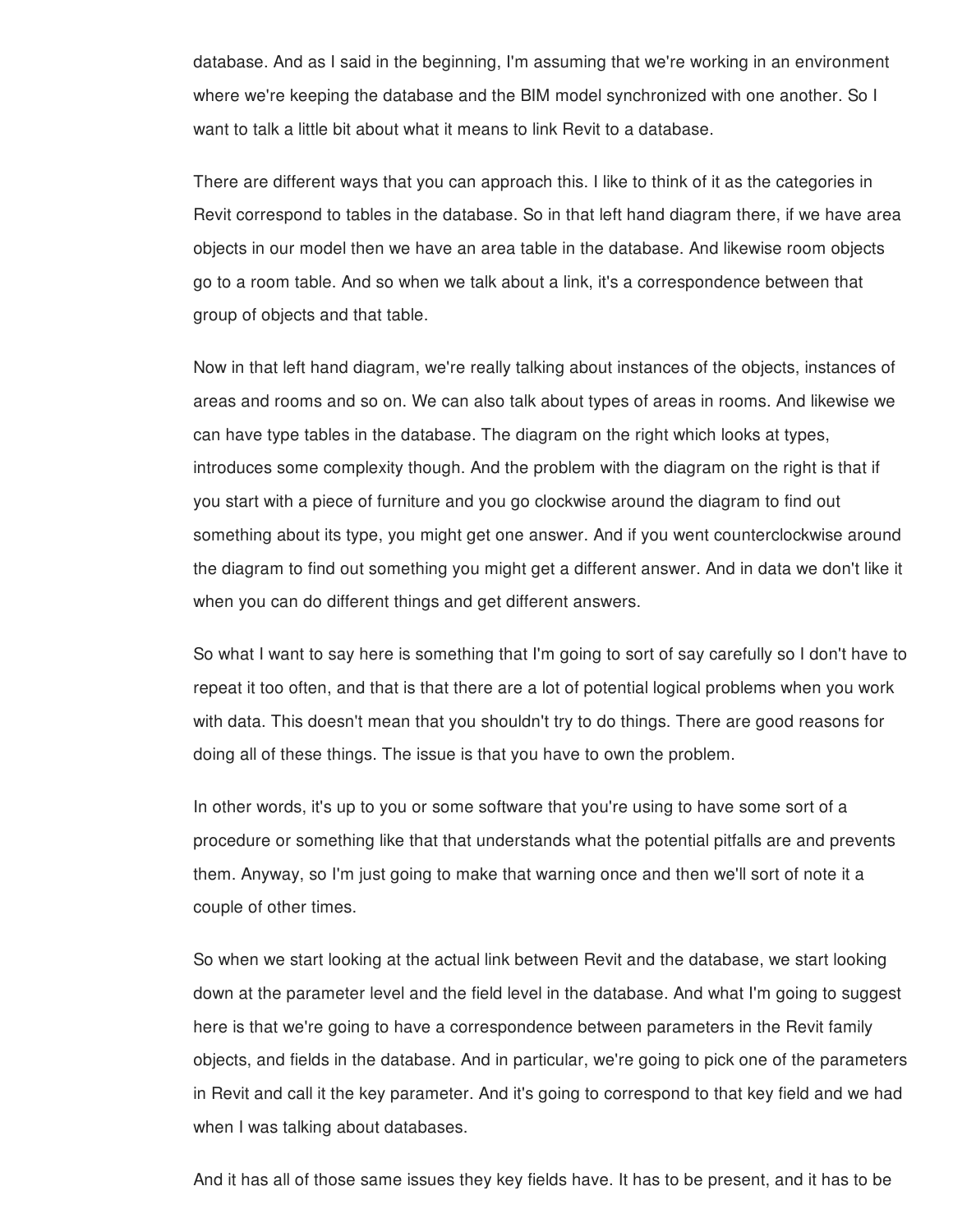unique. Now this is what establishes the link between the Revit objects and the table in the database. And this is really a profound concept, because a lot of people when you talk about linking Revit to a database, they think well that's fine where is the link? And they kind of think that the link is sort of some thing that they can sort of get their hands on. But there really is no such thing as a link.

And it has all of those same issues they key fields have. It has to be present, and it has to be

The link is defined by a convention, or at logical relationship. So as long as that parameter has the same value as the field in the database, and we all agree that those two things are going to correspond to one another, then the link is maintained.

But the opposite is true, too. If you go in and you change one of those values then you completely break the link. There's no other way to maintain that link. So you have to be very careful with your key links, because that's what maintains the relationship. And if we took the database away and brought in a different one, as long as the link was valid, then we'd be fine. If the link didn't match it would be completely broken.

Now the other parameters also correspond to fields of the table but there are a lot less sensitive. It's perfectly reasonable for them to be blank. In fact it even kind makes sense for them to be different, so if you have different values for these parameters one, two, three, in the model then you have in the database, you're probably going to want to synchronize them at some point. But there's nothing sort of inherently bad about that it just means that they're out of sync with one another.

Now all of these issues get even messier when we start talking about types. I don't really want to take the time to get too deep in the weeds on some of these things, but basically with types you have to kind of decide whether you're really going to control your types from the Revit side. Which is kind of the way we're doing it in the left diagram. Or whether you're going to control them on the database side. Which is the way we're doing it on the right hand diagram.

So now we have objects, and we have a database, and we've defined a logical relationship between them on a kind of theoretical level. We're going to move now to doing something with software. So we're going to use some combination of software and files and things like that in what I'm going to call a system architecture. And there are kind of three strategies that we might use for this and I've ordered them from kind of simplest to most collaborative.

The first one is this single user mode. So in this diagram on the right you can see we have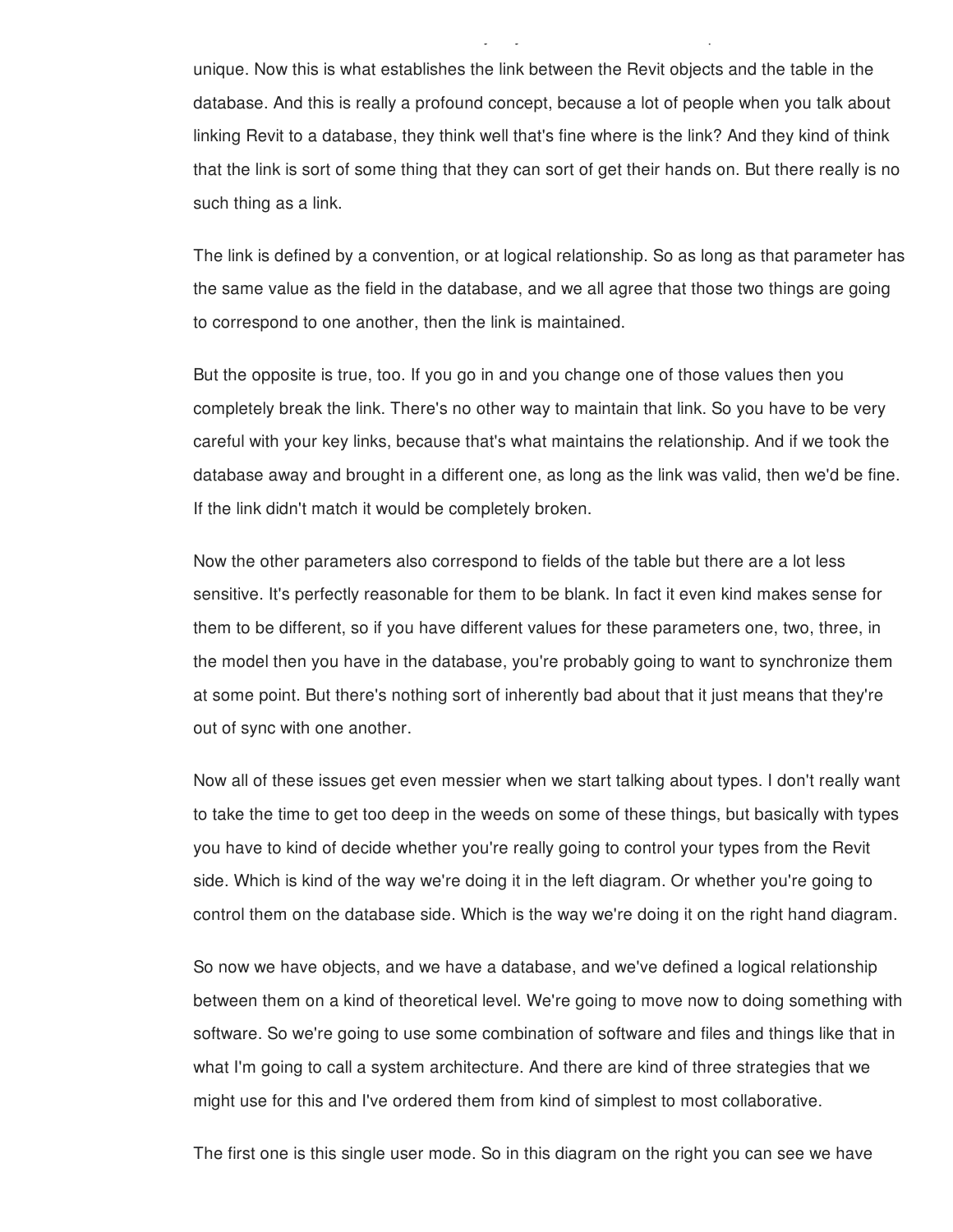typical example of Revit with its local Revit model. And then on the left we have that sort of cylinder shaped thing which represents the database. We might have some other data-like images. And potentially in the middle there's a kind of optional part where we might have some sort of a program that runs in Windows that relates the two. But it might be that we don't even really need the piece in the middle.

The point is that a single user using Revit is also controlling their own data. Now this is very simple, and because it's simple it can be very powerful. You can have a lot of really good functionality here. And I want to warn you not to dismiss this too easily.

I hear a lot of discussion about collaborative work flows. And I think people often sort of assume that if you're going to have a collaborative workflow, you're going to have everybody working live in the data all the time. And in my experience, the most successful projects like this are the ones in which a single individual, or a very small number of individuals, actually maintain the data.

And the one thing that they do that's really, really important is that they keep the data really, really accurate. The collaboration occurs because they publish accurate data when it's needed and in a way that's really usable. So a lot of collaboration can occur around a single user model like this.

Historically when we want to do a kind of more multi-user environment, we tended to do that inside the firewall working on our local area networks or wide area networks. And we're pretty comfortable with this in Revit because we're used to doing Revit work sharing. Where we have a shared Revit model of on a server somewhere. To extend this model we sort of do the same thing with our data. So our database moves to the server and possibly other files move to the server.

Want to keep in mind though that Revit knows how to handle this. It's very particular about having you synchronize to Central and so on to keep the data from getting corrupted. When you're working with data in this shared environment it's more collaborative because different users can get in and edit it. But they can also mess it up so, again this is another example of what I was talking about where it's on you to figure out some sort of a workflow to make sure that different people aren't changing the data in ways that's incompatible.

Now the third model is what we might call the most modern model. Certainly the direction the industry's heading which uses the internet. I find the terminology sort of difficult here, in fact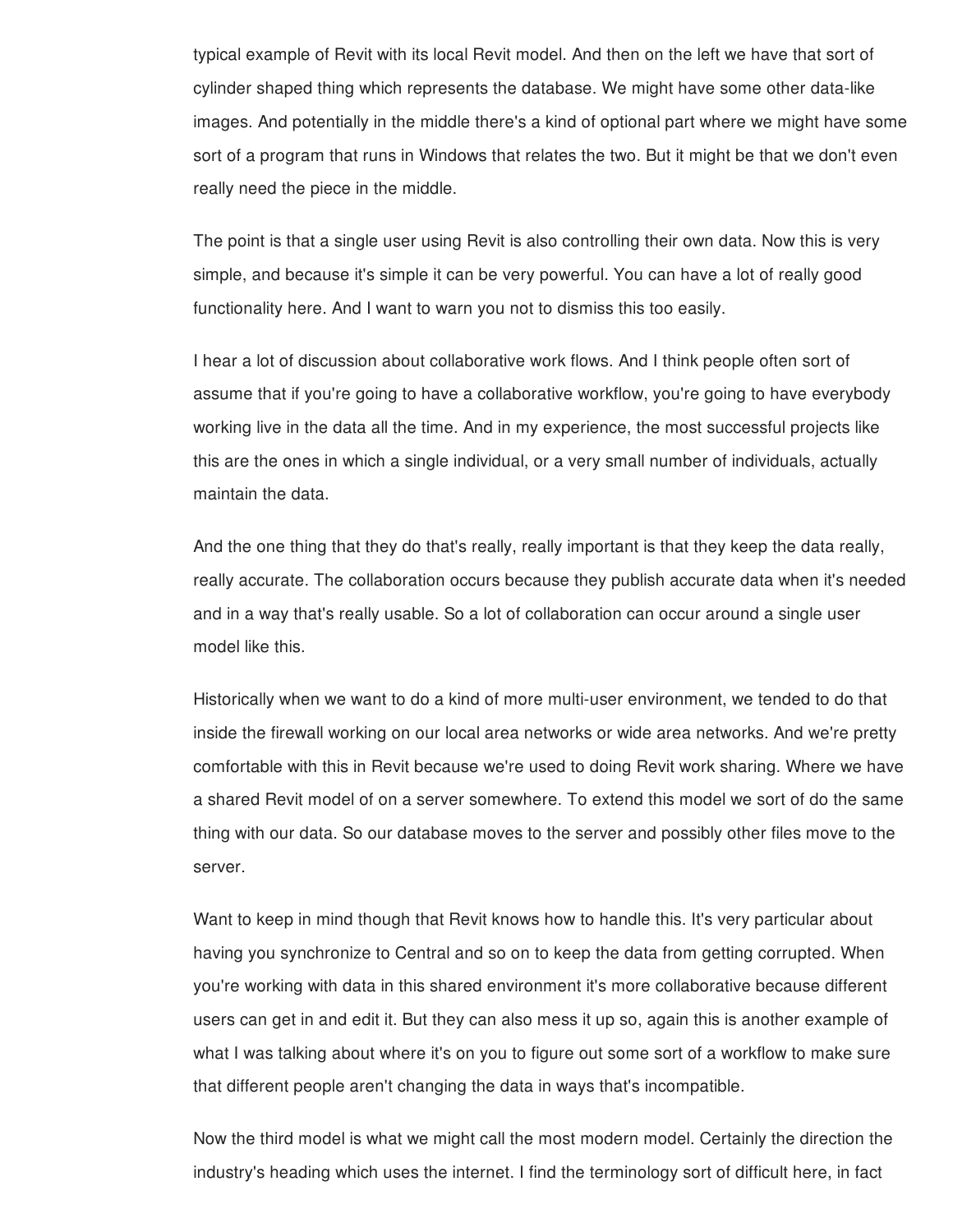even the distinction between the networking and the internet models is a little bit difficult. If there are any computer scientists in the audience they'll probably scoff at some of what I'm saying.

But I think from a sort of marketing standpoint, we can say that certain products are really internet based. The general idea is that your data is out on a host somewhere and it could likely be somewhere far away. So you have data information there, you have model information there, and you're accessing it somehow through the internet. Now in some cases you're accessing it through a regular browser, like Internet Explorer, Chrome, or something, but in many cases you're accessing it through what's called a rich application.

And that's an application that's sort of split. Part of it runs locally on your computer, part of it runs on the host. This sort of dashed, curvy line in the diagram indicates that those two applications are tightly coupled. So they kind of behave as if you have a single user application that's running on that remote host. And of course this is very collaborative, because all anybody needs to participate is access to the internet. They could be anywhere in the world, and assuming they have the rights they can participate in the project.

If I put all these together, we see a kind of domain of possibilities for system architectures for doing this. And I don't think you'd ever want to do all of these things at once, but the reason I wanted to look at it this way is that I'm going to talk about some software products. And I want to talk about them in terms of how they fit into this picture.

I want to be clear that I'm showing you some different commercial products. I just grabbed some information off the web and I've provided you with the web link. So I really encourage you to go and talk to the vendors about their products. I'm not comparing these products in a performance sense. This isn't a shoot-out or something.

They're all good products. And they're all very different products, so you wouldn't pick one for being better or worse. You would pick one because it's more appropriate to what you're doing. And again, I've ordered them from kind of the simplest to the most collaborative.

The first one I want to look at is something called BIMLink from IBA. And this tool essentially just links Revit to an Excel file. And for purposes of this discussion we're going to say that Excel is a database. This is a very simple tool, it's relatively inexpensive, it's very easy to deploy and teach and so on.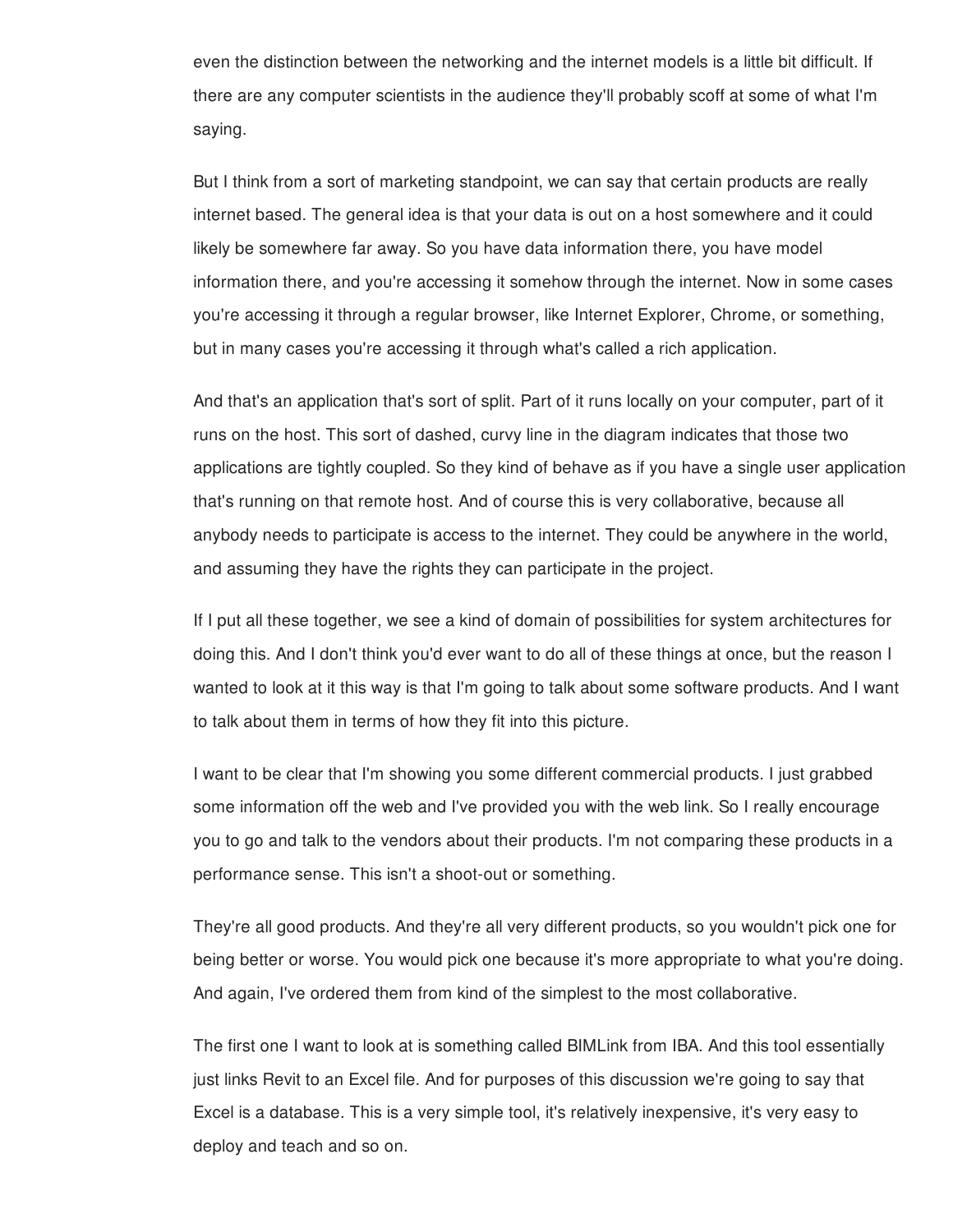In terms of the system architecture it's fundamentally a kind of single user model at the bottom here. So you have Excel as your database and its linked to Revit. There's some potential for a shared model by moving both the Revit model and the Excel file to a shared server. But it's not really a multi-user mode. That's really just kind of a multi people can get to it mode. You probably want to think of this as a single user architecture.

The second one I want to look at is some tools is called WhiteFeet. And full disclosure, these are tools that I've developed. It's a little presumptuous to have them in here with the big boy commercial applications, but I did want to include the because I'm going to be using these tools for some of the examples later on in the program.

The architecture here uses an access database in the single user mode at the bottom. It also has some options for creating views and things that we'll see in room data sheets. It's possible to use this in a multi-user mode because it can also work with either SQL Server or MySQL, which are more collaborative type databases. So you can start out a project in a single user mode with Access and then you could migrate the data to a multi-user mode.

Another product that I think that people are getting very familiar with is Affinity from Trelligence. In many respects, this is probably the product that's most appealing to people when they kind of come into this problem. It's designed to do very specifically the kinds of things we're talking about. It's kind of a standalone product, in the sense that it's not specifically designed to work with Revit. It works with a variety of different CAD and BIM products.

So in terms of its architecture when we look at it, it actually has its own version of a database. And it has its own graphics, so there is some integration with Revit. But it's strength is that it's kind of stand alone, so it's not really dependent on Revit. But at the same time that's part of the complexity of it is that you end up with graphics in both its environment and in the Revit environment. It has, to some degree, a multi-user mode. It has some additional features that are designed for a multi-user activity. Again it's not so much a multi-user accesses, it's a kind of way of handling multiple projects simultaneously.

As we get into the more truly multi-user products, one that's been around for a long time is CodeBook. This originally came out of Europe in the health care industry but it's quite widely used now around the world and for a variety of project types. This is a very mature product in terms of functionality. It's probably one of the better ones. In a system architecture it was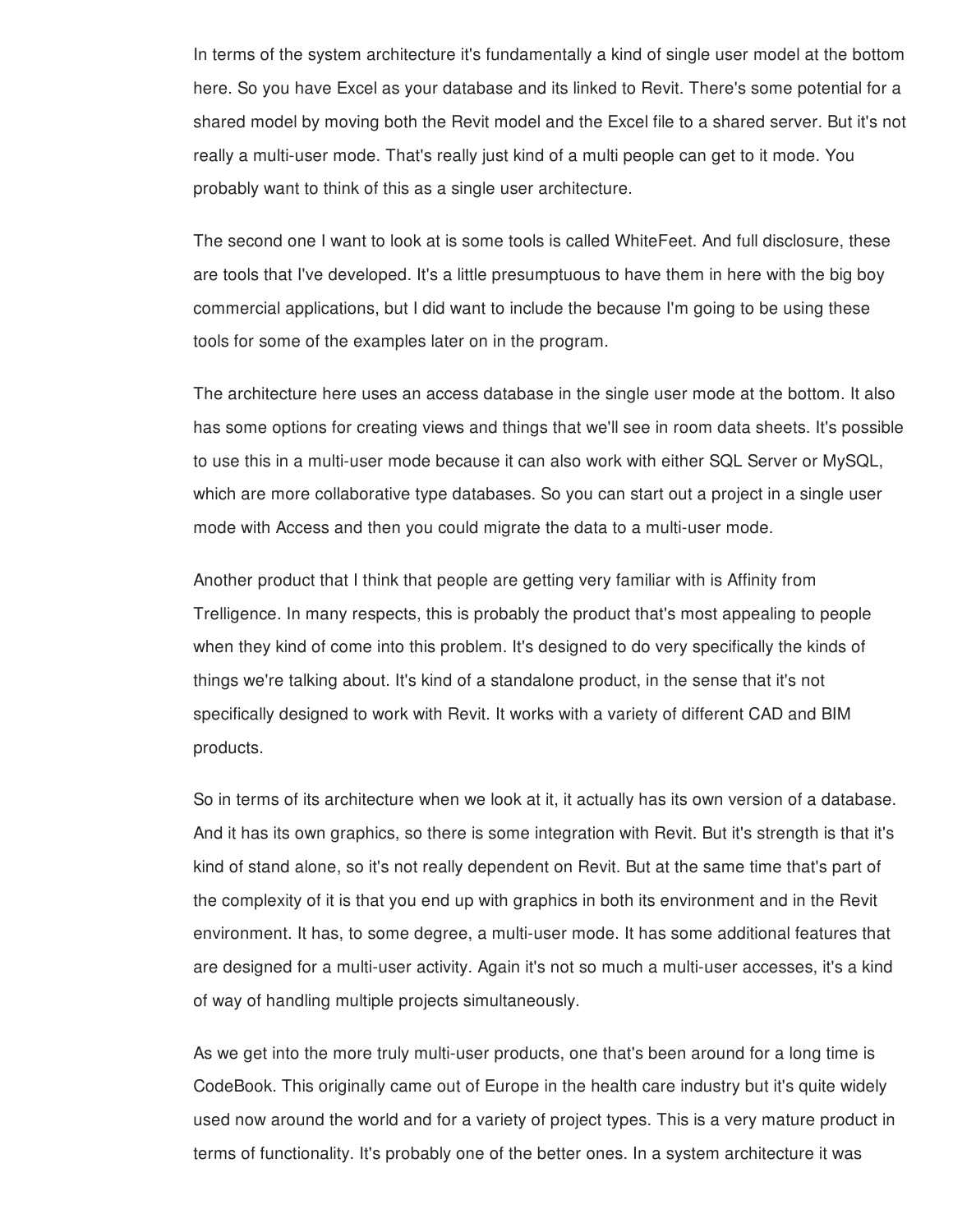actually originally written to use an Access database. So it can function very well in that single user mode using simply Access. It more recently also has an option to use a SQL Server database, which is the way you would use it if the data was on a local area network and using client server technology to access the data.

Now one of the things that you might have expected me to be talking about with these products is how their data is actually structured. And I'm not because it's sort of too complicated and I don't fully understand it. But for me, as I get into these products one of the things I'm doing is sort of trying to reverse engineer how they're looking at their data. And I mention that here because I think if there's any product that you would be sort of likely to go into the back end of the database and work directly with the data, it's probably CodeBook. And people often do that, particularly when they're using the Access version.

And then when we get into the more internet based products, one that is certainly getting a lot of attention lately is dRofus from Nosyko. This is again another product that has come from Europe in the health care industry and is now being widely applied around the world for many different project types. And this is one that is built from scratch to be an internet product. So it follows the model we talked about with the internet, it has a pulse grey database. It also is particularly focused on using IFC models. So it's designed to work in an environment where other people are producing IFC models. So it actually can use IFC graphics along with the way that it's working with Revit.

And of course it's very collaborative because you can have users coming in through the, they make an internet connection and use a kind of rich application. The collaboration comes at a bit of a cost with these things, because there's some difference between what's going on with the IFC model and what's going on with your Revit model. So you have to be conscious of that.

And then the last one I'm going to look at is Onuma Planning System. And this one's fairly hard to describe. Onuma provides a lot of different kinds of services and middleware, and I'm not sure there's any sort of one product that I would say is Onuma. The thing that sort of strikes me about what he does though, is that it's very publicly oriented. So he has an internet model that is a little more browser based than the dRofus model. So it's really appropriate when you have situations like with universities or communities where not only is there a big planning team, but you want members of the public to be able to participate a lot. So all they need is a browser to come into these.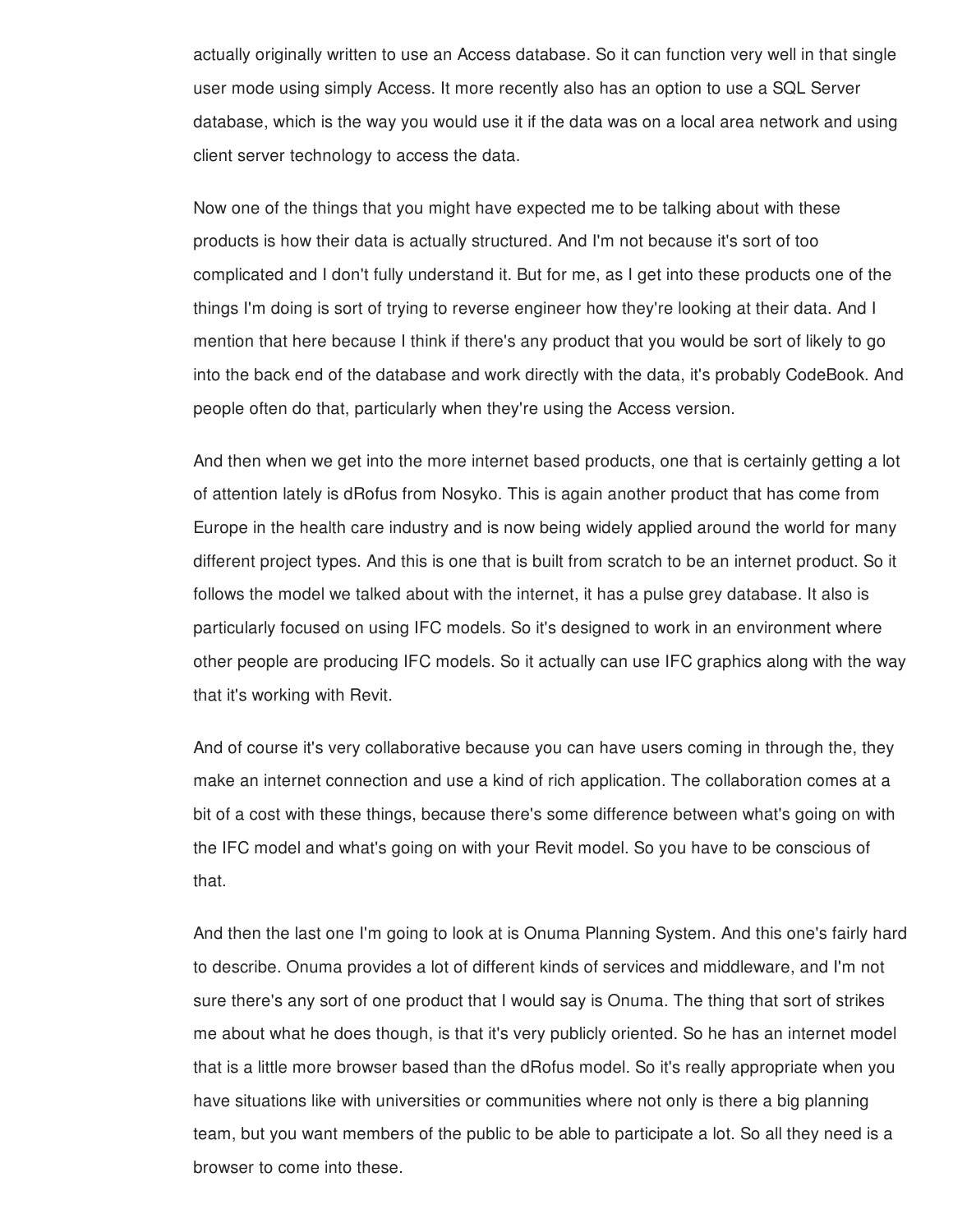Anyway as I said, those are all valid options and I encourage you to talk to the vendors to get probably much better description of what they do than the way I described them.

I want to change gears here now a little bit and talk about some of the workflows that would go along with this. As I said I'm going to do this based on some of the White Feet tools that I've developed. But I think you could sort of imagine doing similar workflows with the other products.

And I'm going to do try to do a little bit of this live here. So to begin with I've got a session of Access running here. And this is the database and over on the left here you can see the tables in the database. So for example, if I look at the program elements that are in this table called program space. And this is just what a database table looks like. We'll come back and talk about this table a little bit more.

But what might surprise you is that there's some other tables in here that we would call system tables. And for example this one that lists the parameters in Revit and the tables and the field names in the database and shows that relationship. So when I was talking earlier about how we have these conventions of which parameters in the Revit model correspond to which fields in the database, you probably were thinking well that's fine but how does how does the system know which one hooks up to which one?

And the way we manage it is we store this information, which we would typically call the schema, we actually store it as data in the database. So you really need to know is the name of the database. And once you've got into the database then you can find out all the other information about the linking that you want to do.

And the other thing that I've loaded for this example here is a Revit model. At various times in this work I'm going to be linking Revit to the database. And the way I'm going to do that is to go to these tools here, then I'm going to pick this Revit database link. And it's going to read the database, and you can see that it's showing you that there are two link types here. I've linked the areas and I've linked the rooms.

And then what I would do is I would query the model. And essentially all that did is go through the model and find all of the areas. So in the top window here we can see the data as it comes from the database. In the bottom window we can see all of the areas that the program found in Revit. And then if I pick this command to compare them and then this command to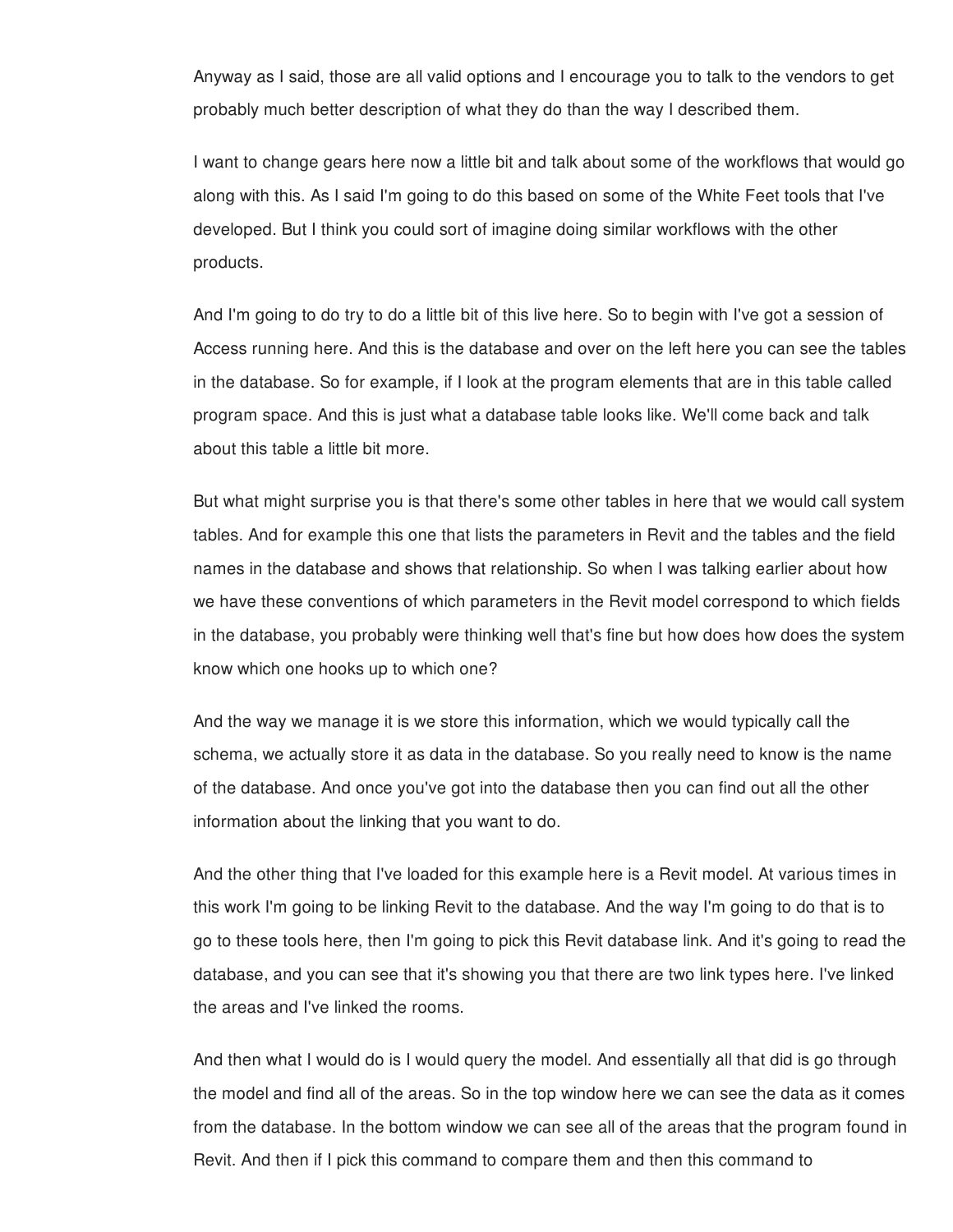synchronize them, all it's really doing is showing me the difference between what's in the database and what's in the Revit model.

And the tool is designed to be sort of un-intrusive in that sense. So there options here for or how to respond to this, you could have one of them govern the other end and fix things. But the point is that the tool is not telling you what to do. You have to understand the database relationship and know what it is you want to do. What the tool is really good at is telling you when the things are out of sync and allowing you to fix them in some way.

So I'm going to get back now to my PowerPoint. And the first thing that we need to do is what I started to talk about earlier, which is to formalize the space program. Now if you look at the far left image, the data as we get it from a client is typically structured in this way that is kind of readable but not terribly usable.

What we want to do is get to the second table which is the same data structured in a proper database format but expressing the space program requirements. From that we're going to derive the third image, which is a table of rooms in which we actually have a list of specific rooms. And then finally, in the fourth image, we can now list, we can now have those rooms correspond to rooms actually in Revit.

And as we do this we're going to want to keep track of certain characteristics of the rooms. And each product here, each project is liable to have different ways of doing this. But I found that looking at two aspects of the problem is typically very useful. One of them is what's the organizational use of the room. In other words, what's its department, our who uses it, or something like that. The other one is its room type. So these are the physical characteristics of the room as to whether it's an office, or a laboratory, or something like that.

And when we define the space program, we look at the program requirements in terms of those characteristics. So we say for a particular organization the type combination we have a particular quantity and an area required for each one. And before we really get into designing a building though, we have to recognize that program requirements at that level are too granular, really, for architecture.

So I'm going to talk a little bit about how I, as an architect, would approach designing a building. And one of the first things I think we would want to do is to come up with some broader areas which are the fewer in number and include an aggregation of rooms. I've called them aggregate planning areas. And the point that I want to stress here is that we're going to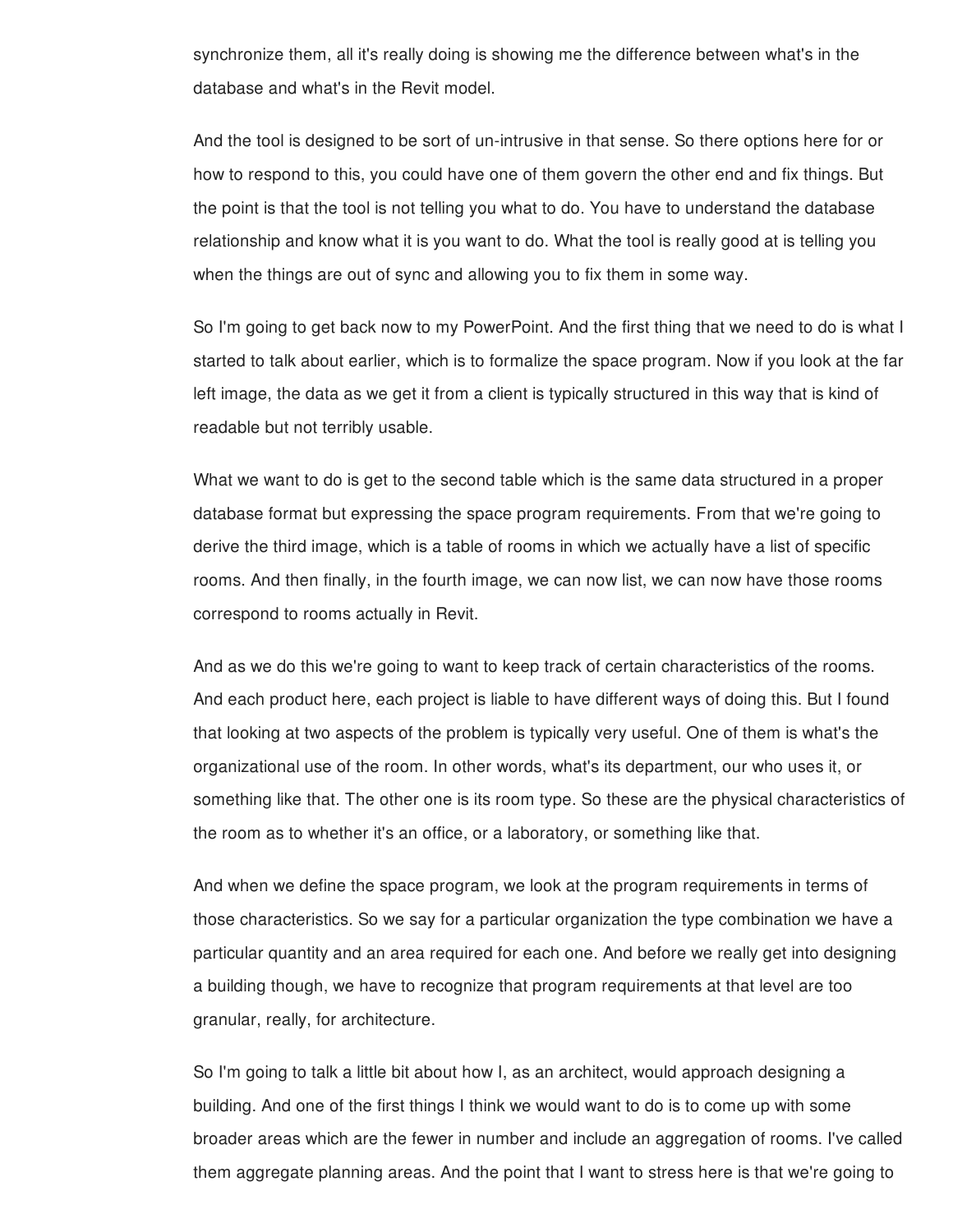create these areas out of the room requirements by combining the requirements in some way.

And the important idea is that you always want to start out with the most granular definition of categories and types. And then you can combine them into something that's useful for doing the planning. What you don't want to do is try to do the opposite. If you try to work with the aggregate areas and then figure out later on how to subdivide them, that's always much more difficult. So in any kind of data it's always easier to combine granular data into groups than it is to figure out some way to divide something that's been pre-grouped into pieces.

I also want to bring us back to reality a little bit. When you're in the software business you sort of get carried away about architecture. And real architecture is governed by things. We sometimes call this the Parti.

So in this example it's a classroom building. It has a site. We've decided to use that sort of U shape. In the middle image we have some typical dimensions for a classroom and a corridor. In the right hand image, just with some simple math, we can say well we need to have three floors. We know something about the construction type, so we know the floor-to-floor height. We have a lot of sort of context for what we're going to be doing.

So the first thing that we're going to want to do is, using that linking process that I described earlier, we're going to want to get these aggregate areas out of the database and into our model. I didn't tell you how I created the aggregate areas. That's just too much detail, but the point is that I use that linking tool to bring them in as areas. And these are some examples from real projects. And in the upper left there we did them as strips of a fixed height because these were laboratory planners and that was kind of the way they like to do their bubble diagram.

We also have tools that we can then convert those areas from being flat areas into being 3D solids or masses. And then you can begin to use these things, which are of course colored by their organizational value, or their room type or something. And you could begin to shuffle them around and to develop the building massing.

But just continuing with the simple example that I did earlier, you can see I brought in these major areas and then on the right hand side here I've used area boundary lines to begin to define the building. And then just drag those areas in there to lay out the basic plan. And then, doing this for the three levels, then I get the basic form of the building and the basic arrangement of the spaces.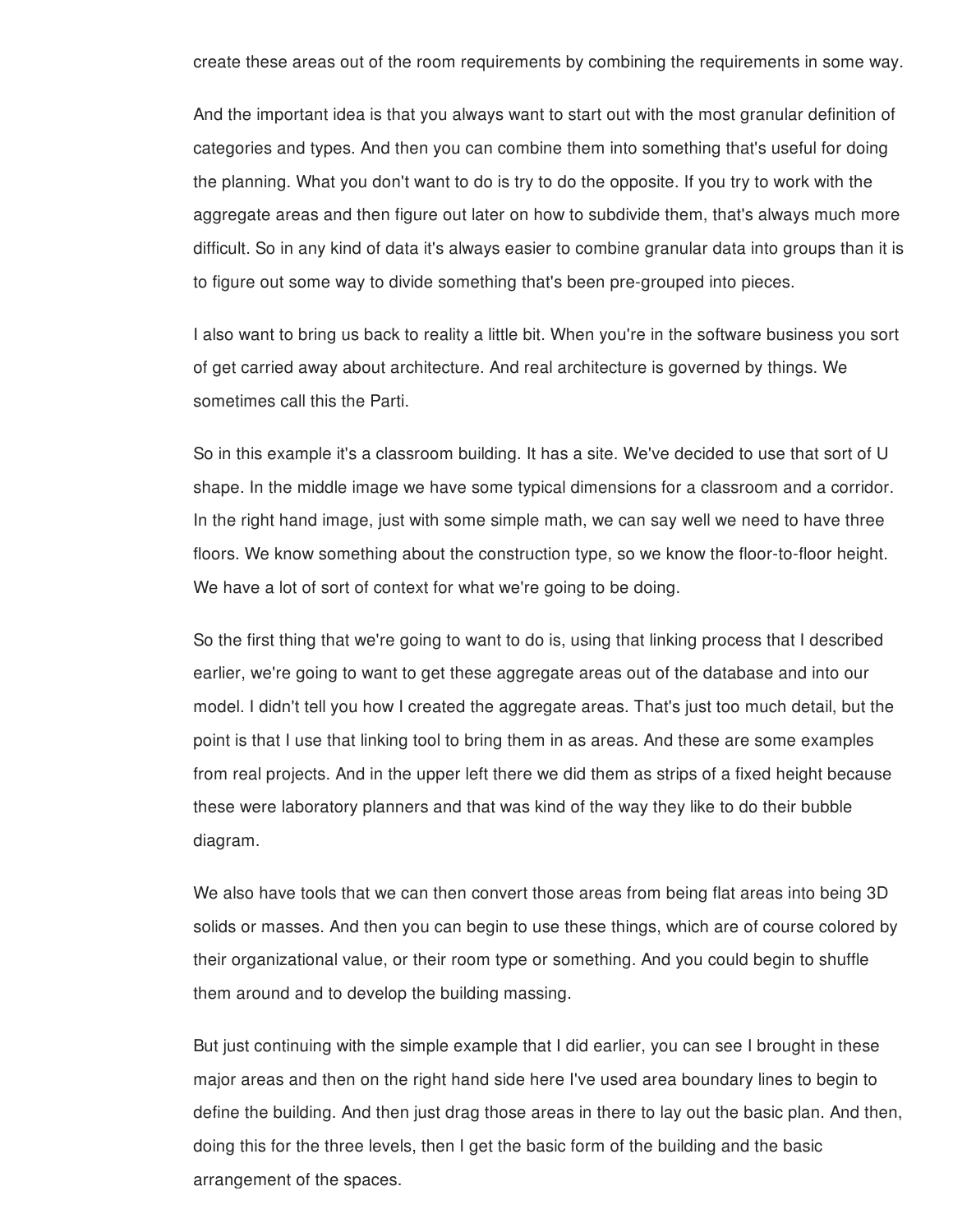And then even at this point we can begin to validate. Because we've been systematic about our tracking of these areas, we can compare the areas in the model with what was actually called for in the program. And you know what's going to happen here, the model's going to be bigger than the program. And you might as well deal with it at this point, because that's going to become your cost overrun later on. The problem people usually have is they don't know it at this point. They don't figure that out until much further down the road.

arrangement of the spaces.

Now we're ready to start making actual rooms. And one of the things that you want to do as you go down this process is develop short key values for these uses. And the reason I do that is that you can put those key values in labels on the drawing, and then you keep the longer name for the Access reports and things like that. But the important thing is that as we move from the space program table on the left to the rooms table on the right there's a basic difference between them.

In the space program for an organization and type combination, we have a count. So we're saying for the education group conference room, we need three of them or something. When you get to the rooms list on the right you don't have a count anymore. You have a separate record for each room. So if there's a count of two on the left, you're going to get two records over on the right.

But as we make this transition, both of these tables relate to the organizational uses and the room types with the foreign key relationship. So we're maintaining the integrity of these room characteristics as we go through this process. Now the were the way I built these rooms from here was to use a little VBA program. And this is sort of another opportunity for me to preach here a little bit, because it is the 21st century.

Not that everybody has to write code, but somebody in your office needs to know how to write a simple VBA program. Because if you don't have that skill, you're either going to do a whole bunch of manual work, which is tedious and error prone and then your project manager's going to say he wanted it done differently and then you're going to have to do it all over again.

Or you're going to have to do this, you're going have to buy some product it tells you explicitly how to do it. And you're not going to be able to do it the way you want. So I'm not going to explain the program but it's actually pretty simple. The thing by writing your own program, you can really care about how exactly do I want to number the rooms? And that that's very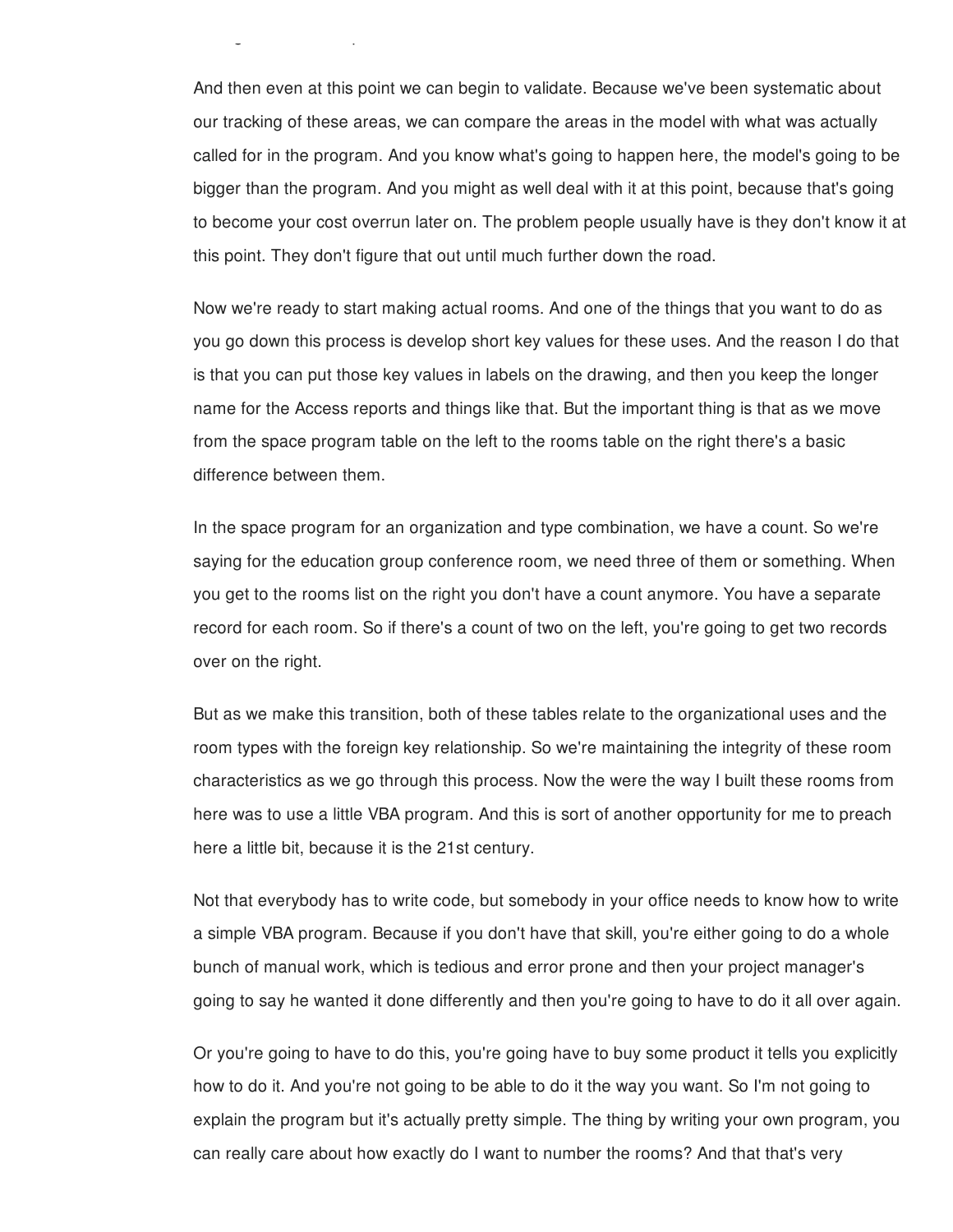important to each particular project.

So anyway what we want to do is create the rooms now. So what I'm going to do is switch back over to my, if I can remember what I did with it, this is my Access here. And I actually think I know what I want to do. I want to go sort of zoom out here and then I'm going to come in here and I'm going to use the room tools. I'm going to place the un-placed rooms. And you can see there's a whole bunch of rooms here. And I'm just going to select them all and create them. So it's creating 31 rooms here. I'll close that.

So you can see it placed those rooms and it sized them according to their required area. And it's also bringing along their other characteristics. So then what I can do is I can grab these rooms and drag them down into where I started the architecture here. And typically you would move the tag at the same time. And so now I'm actually creating rooms that not only have all the right names and everything, but they have the same characteristics in terms of their organizational type and room type characteristics.

Anyway so I'm going to close this now because I don't think I want that one anymore. And to switch back to PowerPoint here. So this is the same model, just a little further along. So I've done all of the rooms and I've numbered the rooms. The next thing that we want to do is validate the program with the database. And this is similar to what I was talking about for the planning areas, but now we're going to actually do it room by room.

So if I switch over to the Access database, if I could remember what I did with it here, here it is. We have some reports. And so for example this report compares the programmed area to the actual area. And it sorts first by the organizational value. So it's saying this department, 100 facilities, has all of these different room types. And in the first two columns, it says how many of them were asked for and what area was asked for. In the second two columns what did we actually get in the Revit model and what's the area. And then in the final two columns what's the difference.

And then because of the way we've structured the data, we can easily sort that the other way. So we could say for these particular room types, these are the departments that have asked for it. And again, what was asked for and what was provided and what's different. And those are the kind of reports that really give you power in a meeting because you really know what's going on. And it's not that you've done anything wrong, it's just that you've had to make certain kinds of decisions in order to make the building work. And if you know what you're doing you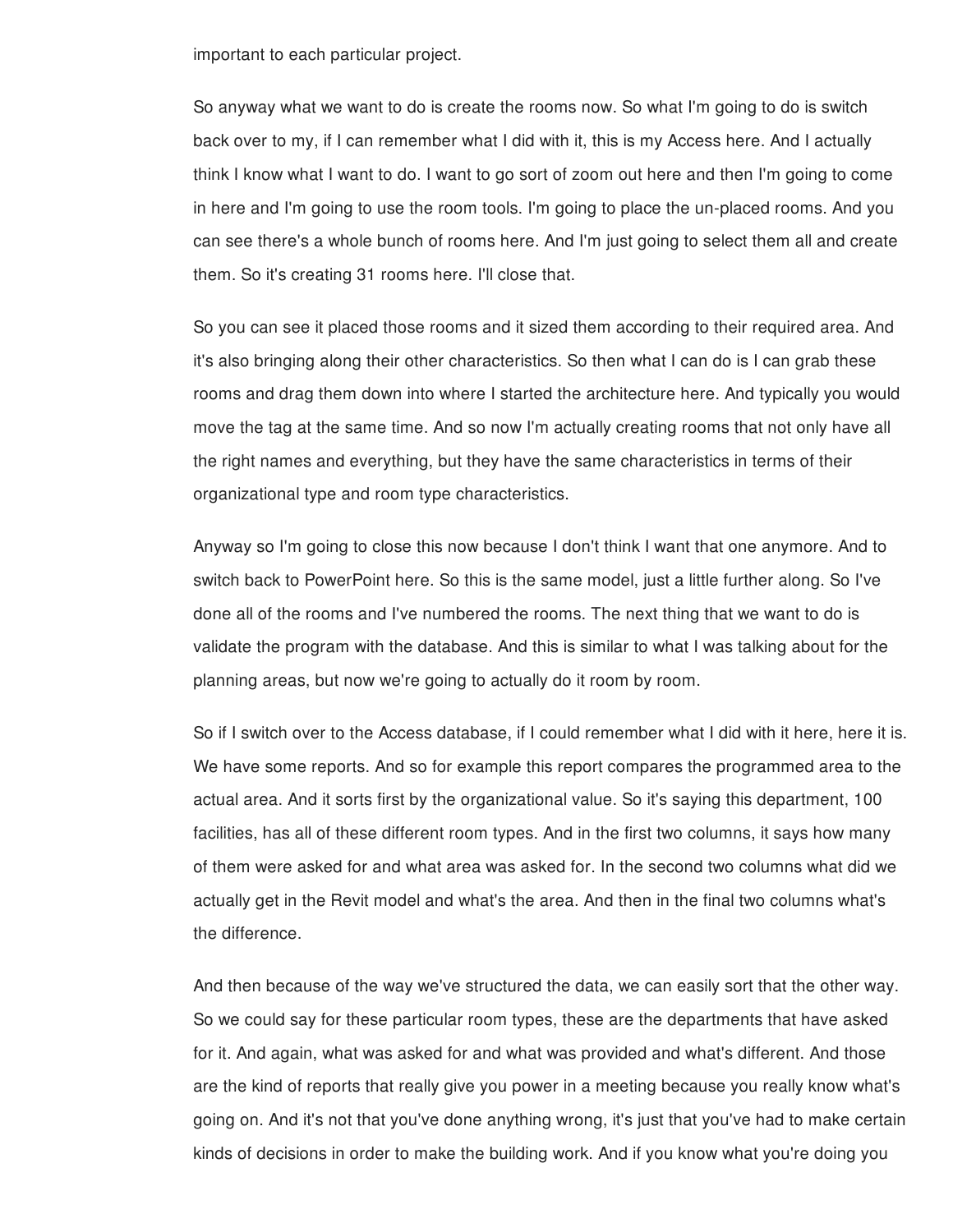can defend those decisions.

I just want to mention in passing that there's some other uses for the database. Once you have this database going, you can use it to do doors and hardware. You likely will want to do some things with furniture and equipment and so on. Just for the sake of time, I'm not going to get into any of those things.

I do want to spend a little bit of time talking about room data sheets. So we typically create these on large projects. As we start the room data sheet process, one of the things we need to do is number the rooms. And you might say, well I already numbered them when I was working in the database. But what I did is I gave them a room ID in the database. And that's an identifier that relates the room back to the program requirement.

And that's really different from the room number, which is something that appears in construction documents and helps tradespeople to find the room. So the room number is typically numbered sequentially down a corridor, whereas the room ID value is somehow or other based on the program. And I want to encourage you to sort of resist the pressure that you'll get from other people to make those the same number. Because that just leads to a lot of frustration.

Now there are a couple of conditions where we would build room data sheets. It's typically done during the sort of early design, or programming stage, looking at your typical rooms. Or it can be done later on in design development looking at actual individual rooms with more detail. The process is similar in both cases. We also have two workflows that I'm going to show. One of them is working entirely within Revit and using views, the other one is working through the Access database.

So if we're working in Revit, what we want to do is make a little plan for each room. Then what we're going to do is tag the plan. And then we're going to place that tag on a sheet. And I'm going to see if I can quickly do this in Revit here. So if I go back to the menu here and I pick these view tools, I'm going to say I'm going to create views from rooms. And it lists all of the rooms in the project. And I'm going to pick all of them and go create views. And it's going to create 93 views.

Now normally I wouldn't subject a live audience to watching a progress bar like this, but I'm sort of doing it on purpose to make a point. If you are the sorry individual that's been charged with making 93 views, this is sort of a aha moment for you. And again, particularly if you've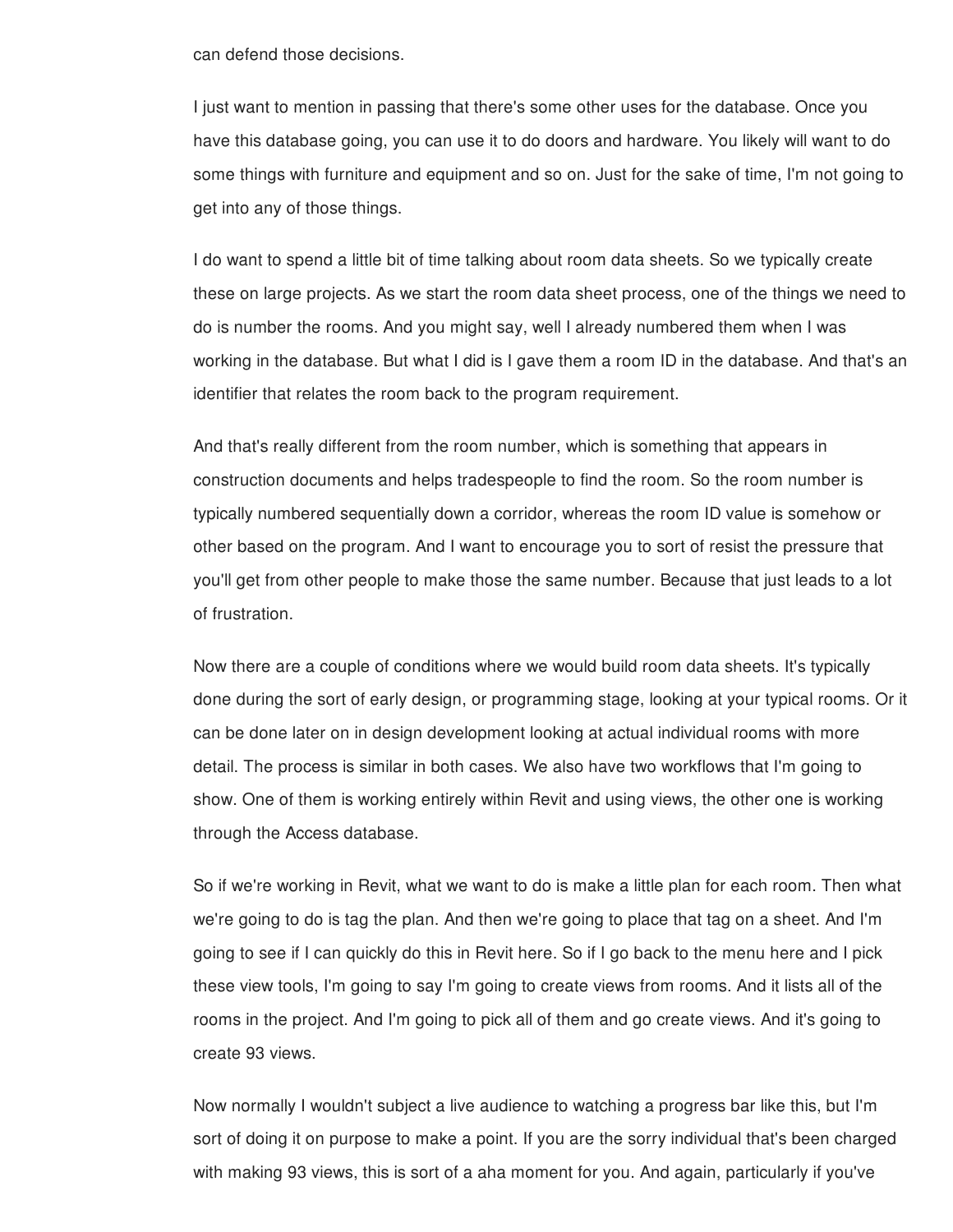spent all day making these 93 views and somebody on your team told you that you did them wrong so tomorrow you get to make 93 more views. But you could see by sort of automating it here, I'm actually able to do this in something that's probably under a minute or something. So the moral of the story is, we're almost done here, it's worth investment in automation when you can save all of that time and frustration like that.

For some reason it changes views when I do that. Get back to Revit here. So I'm going to close this and then what it's done now, if I come down here and I look at my view list. It's made a whole bunch of these little views down here. And the one I like to look at is this one here. That's just because I happen to have put some furniture in there. So it went around and it cropped right around the room and made that view.

And then I won't put you through it all, but the next step would be to come in here and tag that view. And again we have an automated way of doing that. And what it would do is it would then add this tag to the view. And all this text down here is just a room tag that is placed on that room. So all of these values that we're seeing down here about the data about the room are actually just parameters of the room being expressed through labels in the room tag.

And then finally, actually what I want to do is show you a 3D version of a view. Just because you'll see in a minute we're going to use this when we go in to Access. So again, the automated process can also do this 3D section box clip and get a 3D view of the room. And then finally, with the tag view, we would go ahead and put that on a sheet. And so this is the tag view, just placed a title block on a sheet.

Now the process working in Access is sort of similar, or at least it starts out similar in that we make the views. But what we do instead of, well we take the views and we export them as Jpegs. And we're very careful about how we name the Jpegs so that when we get into the Access environment we can automatically link the views to be associated with a record in Access.

So this is a view of Access. And this, by the way, is a form. It's a data input form, and this is a form that you would use when you're working with your user groups, the client user groups, to gather the data. And then if I switch over to Access here, we can see what the actual room data sheet looks like. So here we have for each room we have the different views that we made and then you can see the data here on the left.

Now I'll get back to my PowerPoint here. There are a couple of other topics that I wanted to do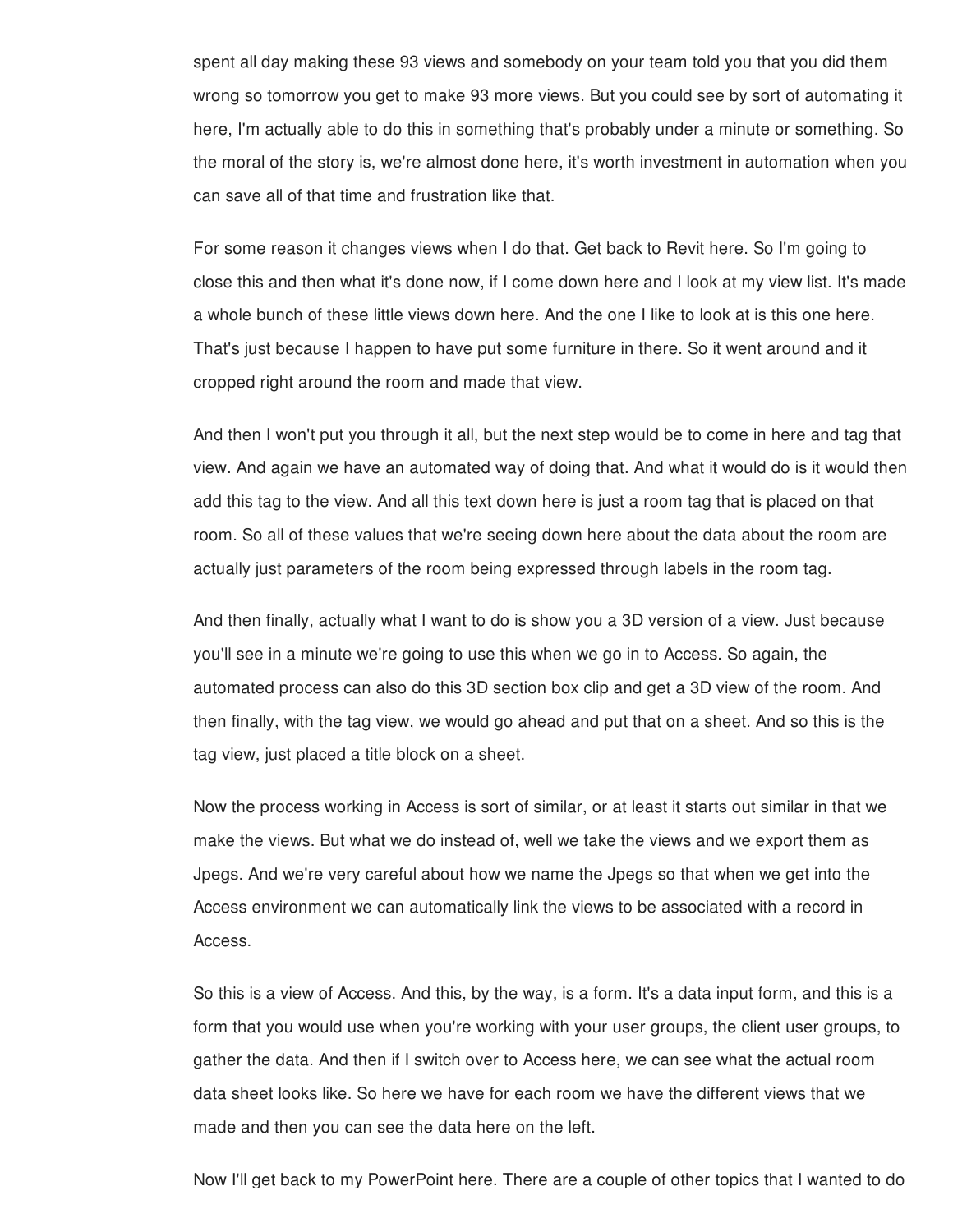include but because we don't have enough time I just included them in the PowerPoint and they're also included in the handout. So I'll just mention what they are. The first one has to do with looking at the parent child relationships with families. For example, here if you're doing urban design and you're modeling property areas or property pieces with area objects. And you're building buildings with masses, which is nice because you can create mass floors and get the area of all of them.

Now I'll get back to my PowerPoint here. There are a couple of other topics that I wanted to do

One of the things you're going to want to do is calculate the floor area ratio. And this talks about how to do that. It's really difficult in Revit. And over on the right here you can see it's using a view filter to show a gradient so the different colors show the different floor area ratios. The second example here has to do with using related database tables and relating them to Revit colorfill plans.

And this is quite a complicated example because the data is broken over into a lot of separate tables. Plus, I'm trying to do some calculations to roll up the area so we a particular room type category on that floor. And to show it in the legend there. And you can see there's actually quite a lot of steps to this process that you can be grateful I'm not making you walk through. The end of the processes is that you have to get everything you want to see in the legend into a single text parameter and then you can organize the legend around that one parameter. So all the work goes into populating that one parameter and then Revit does the rest with its usual color plan technology.

The other thing that I'd like to show in closing here is an example from a real project. The sample data that I've been showing you is nice for development and it's nice for teaching, but it's a little bit misleading because real projects have a lot of complexity in them. And I got these courtesy of Katherine Chan at HDR. This is a real hospital. And if you look at this room data, and you look at the way she's numbering her rooms and so on, it's very, very complex. But it's very, very controlled. And that's what allows her to really keep her arms around that project when she's working with a lot of people and a lot of data.

So this is her version of the input form that she uses with the user groups. Not all of that data is going to go into Revit. That's part of the point of having a database. Some of it does, and here we see it being managed as parameters. I really like this example here. This is a report out of Access.

And as an architect, when you go into a meeting with a client you really need to control that